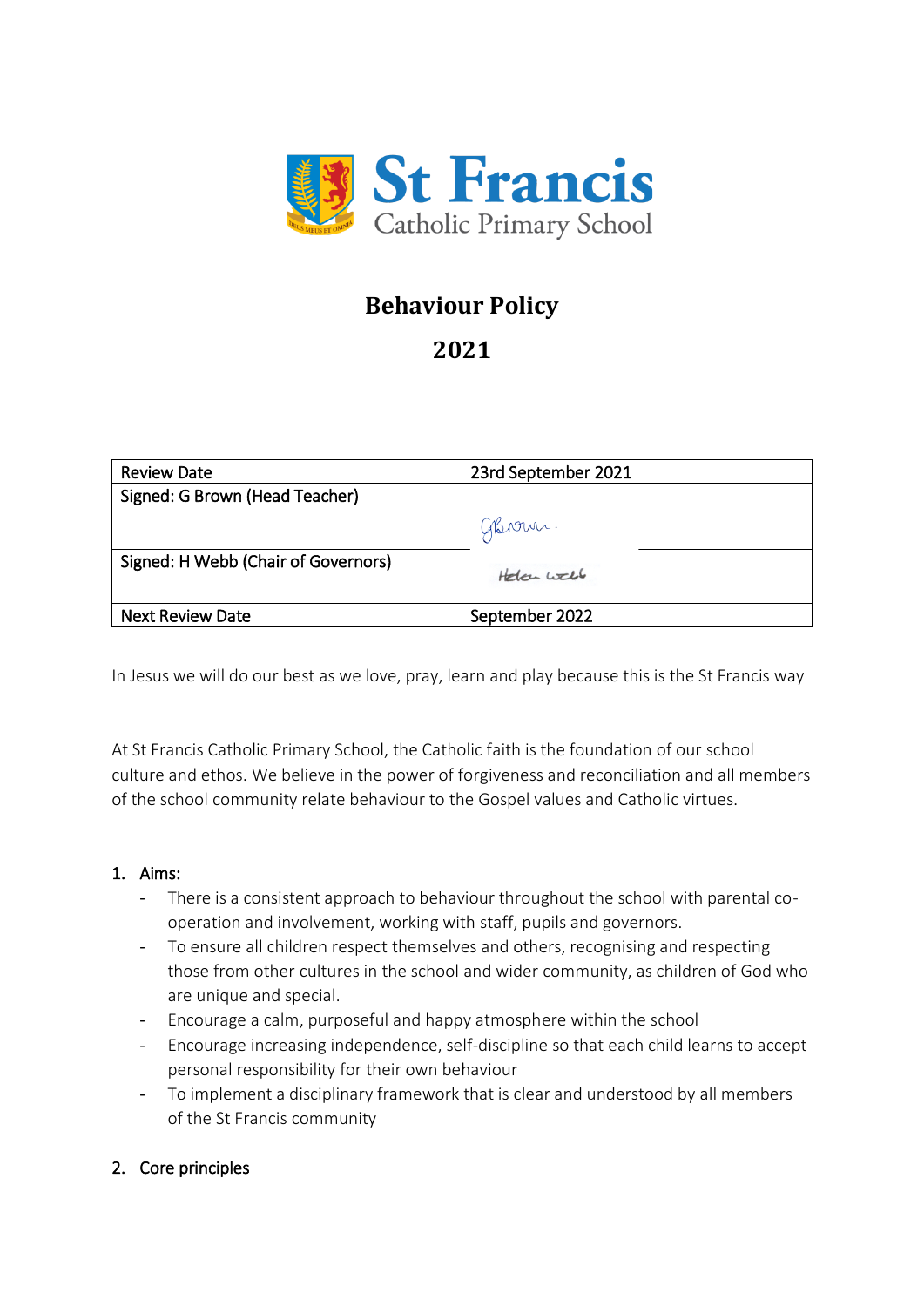Within our school and wider community all pupils and adults are encouraged to demonstrate courtesy, manners and respect for everyone. This framework of positive behaviour is based on the following principles.

Respect for God

Respect for others

Respect for other people's property and belongings

Respect for oneself

#### 3. Shared Responsibility

We believe that parents are the first educators of their children and value a collaborative working relationship with parents whereby parents support the actions of the school. We expect parents and carers to support their child's learning, and to cooperate with the school.

# 4. The St Francis Way

In Jesus we will do our best as we love, pray, learn and play because this is the St Francis Way. We focus on our core curriculum values and support the whole community to practise the Catholic Virtues and Gospel Values. This supports reconciliation, grows responsibility and reflects the Catholic values of our school community.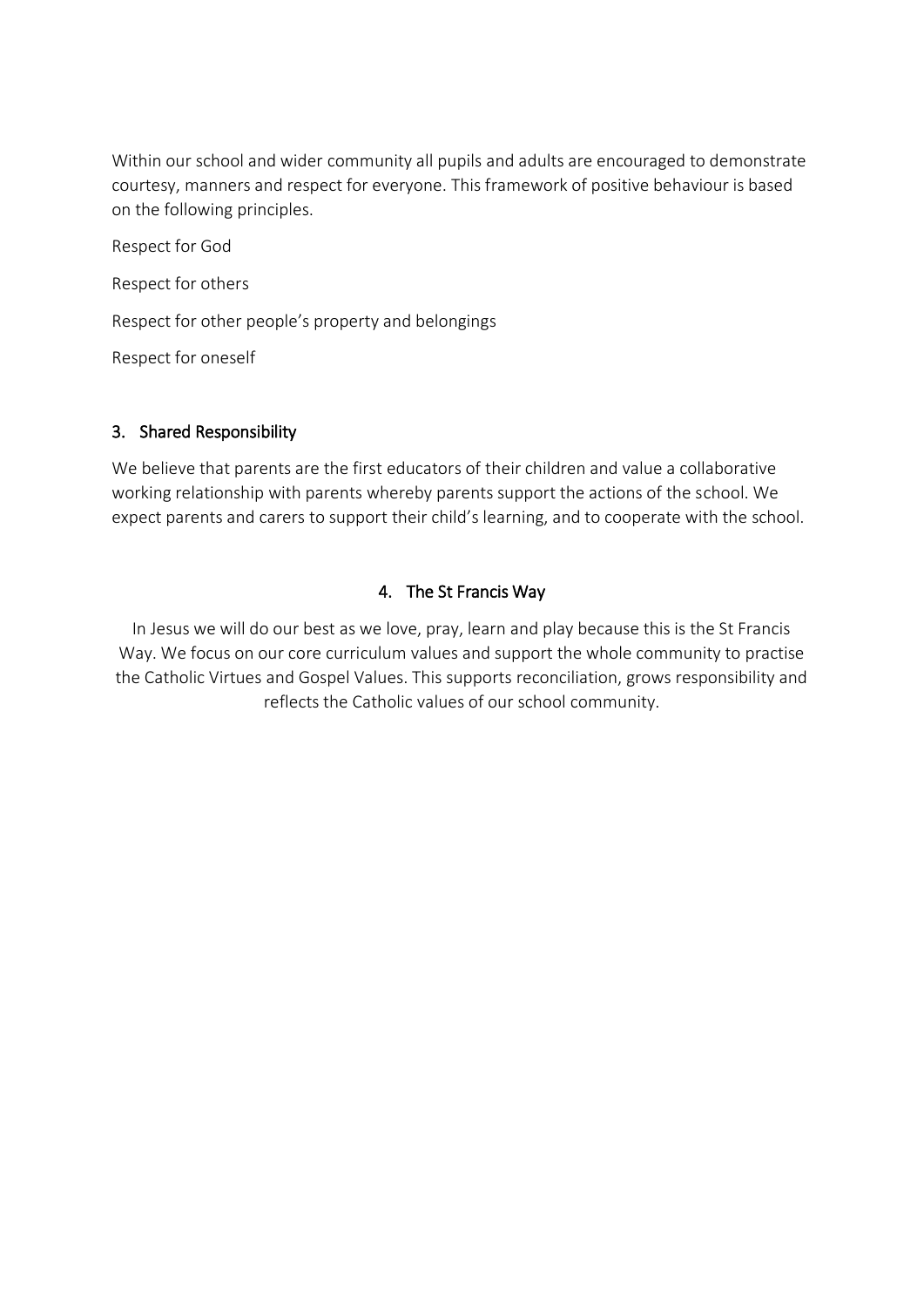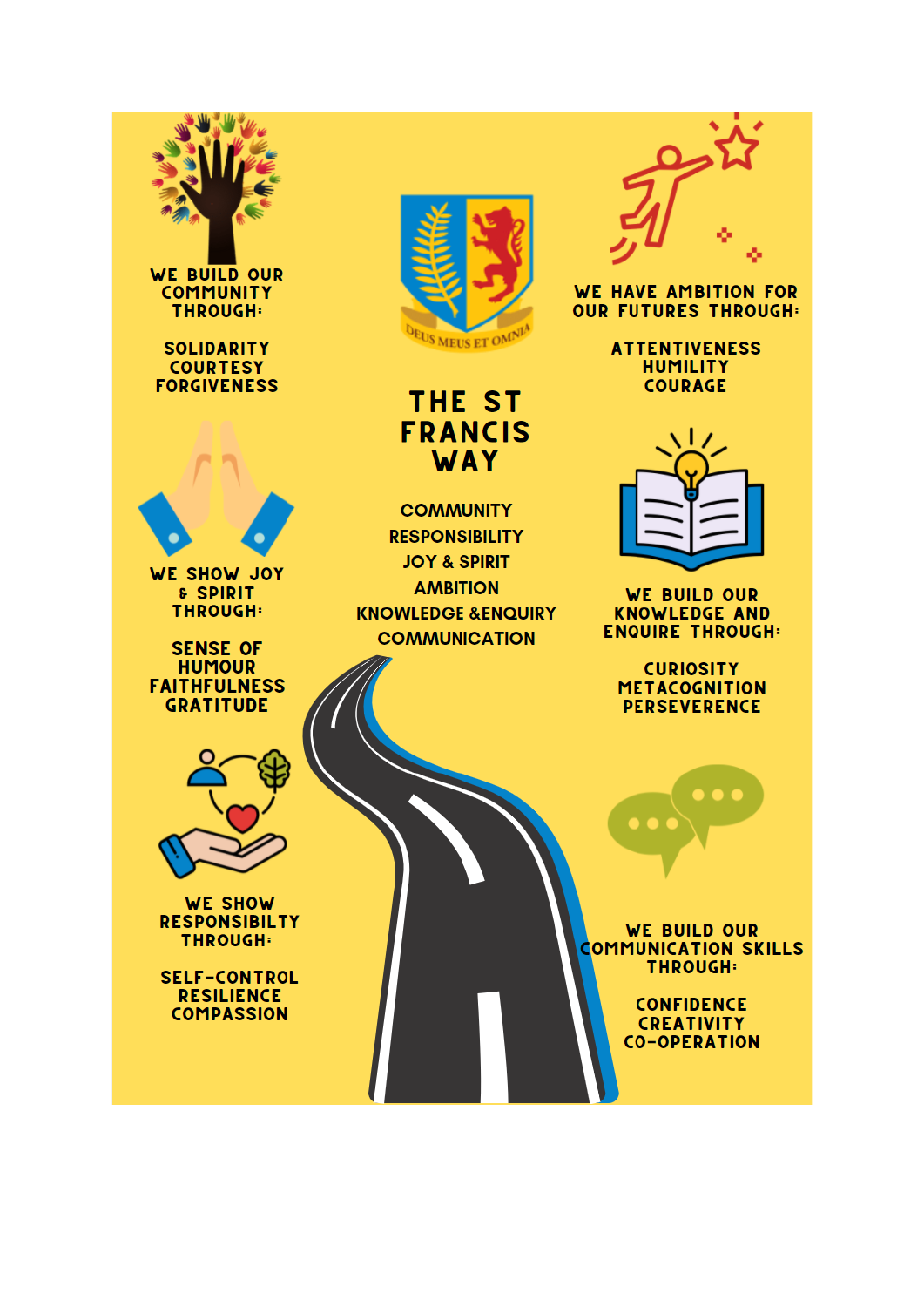# 5. Uniform

We are proud of our school uniform and encourage our children to take pride in their appearance to establish a sense of community and expectations in school. Staff will enforce the uniform expectations and parents will be informed if these are not being met.

# 6. Classroom Behaviour Management

We aim to provide children with a rich and challenging curriculum. When children are provided with activities which are well matched to their individual needs and abilities, this minimises disruptive behaviour. Staff are expected to provide a well-organised classroom environment which will encourage and support positive behaviour.

Class teachers, supported by teaching assistants, will:

- Make sure that they are always present to supervise children in the classroom
- Prepare equipment and materials before each lesson
- Co-construct a class charter with the children, which is then clearly displayed
- Praise and reward positive behaviour
- Actively teach and refer to the character strengths and Catholic virtues
- Use appropriate tone, language and volume to model good behaviour to the children
- Be consistent in response to infringement of the classroom charter

# 7. Rewards:

The emphasis at St Francis should always be on positive encouragement. There will a range of rewards which are used by staff:

Quiet words of encouragement Praise in class Dojo-points (Points linked to Catholic Virtues)- 100 dojo points receives a certificate which will be handed out in Friday celebration assembly Written comments on work completed Badges **Stickers Certificates** House points – Play time and lunchtime Special commendations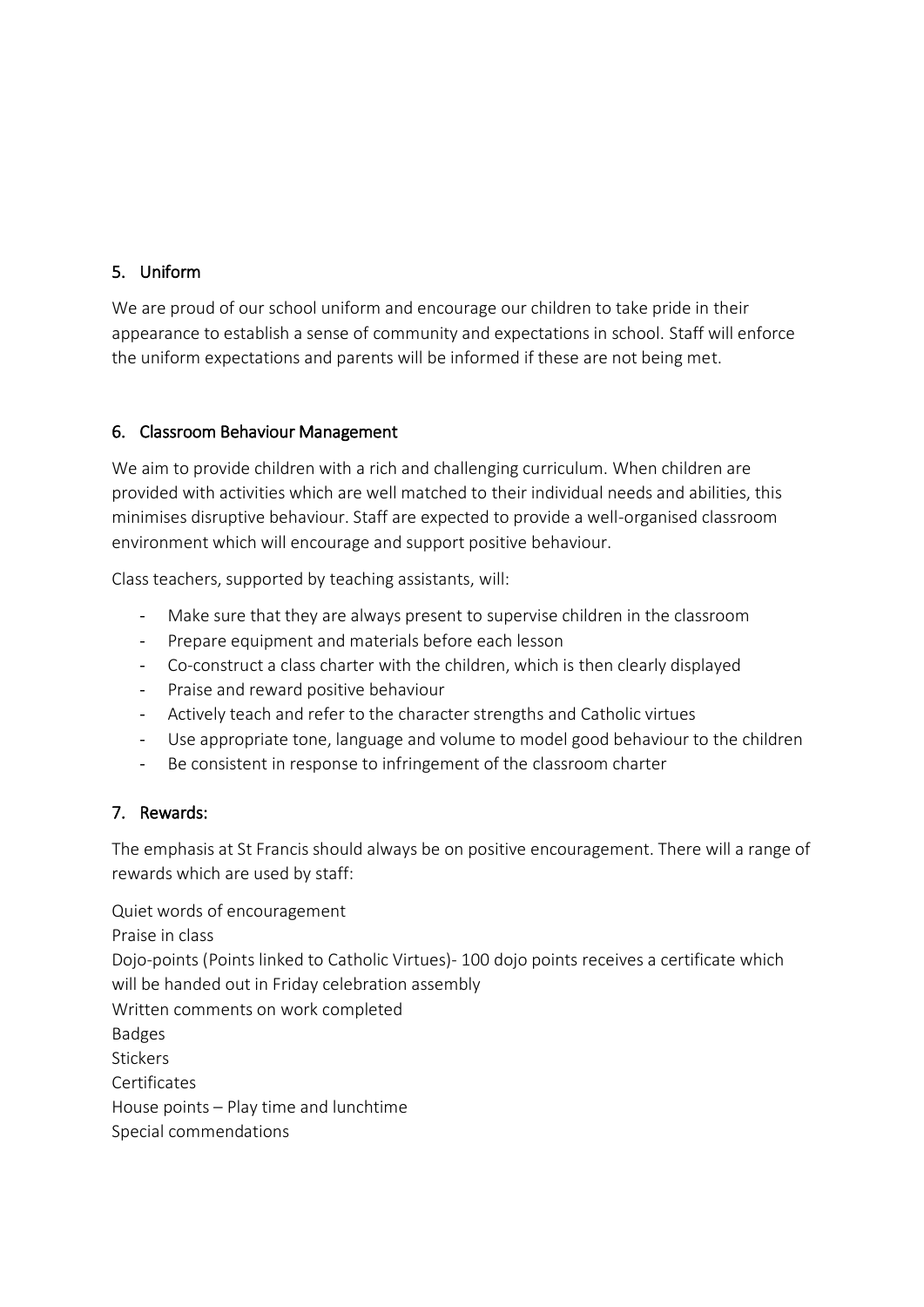# 8. Sanctions:

The primary responsibility of all staff is to deal with problems themselves, in a way that maintains the dignity of all involved. Consequences will seek to restore and repair relationships and support the child in demonstrating consistently good behaviour

Each classroom will have 4 footsteps displayed and the children will move from one step to the next but have the opportunity to start afresh at the end of the day. A reminder will be given before progressing onto the next step so that children have the opportunity to take responsibility for the choices they make and move forward. Before a reminder is given, staff will use non-verbal cues such as eye contact, body language, hand signals or general reminders about expectations to the whole class.

Step 1: If a negative behaviour is not corrected after a reminder, the child is placed on step 1. Their behaviour is recorded.

Step 2: If the child continues the behaviour, after a further reminder, the child will be given a time out in the classroom (10 minutes) or use of 10 minutes of playtime to catch-up on missed work

Step 3: If this behaviour continues after a time out has been completed in the classroom, the child will be sent to a member of SLT- time in reflection at next lunchtime. This is a Yellow Card Behaviour Reflection and this will need to be sent home to parents for signing and returning on the next school day.

Step 4: If the behaviour consistently falling short of expectations, Mrs Brown will liaise with parents to inform them that the child's behaviour is falling short of expectations.

For more serious incidents during lessons, such as violence, bullying, swearing or disrespect to an adult with a refusal to reflect and apologise or behaviour that makes other pupils feel unsafe, a Yellow Card Behaviour Reflection will need to be completed with SLT at the next break or lunchtime. This will be sent home to be signed by parents and returned on the next school day. This behaviour will be recorded.

If a child's behaviour is repeatedly falling short of the required expectations, this is Step 4 and parents will be informed by the Head Teacher and invited to a meeting to discuss the child's behaviour. After the meeting, specific targets will be agreed with Mrs Griffiths (SENDCO) and agreed sanctions and rewards will be put into place. This will be monitored through a behaviour log. This will be reviewed weekly.

The school's choice of appropriate sanctions needs to be fair, just and flexible to take into account of individual circumstances.

# 9. Playtimes and lunchtimes

Lunchtime staff have had 'happy lunchtimes' training. This approach gives children and staff a clear structure for positive behaviour during lunchtimes by providing focussed and varied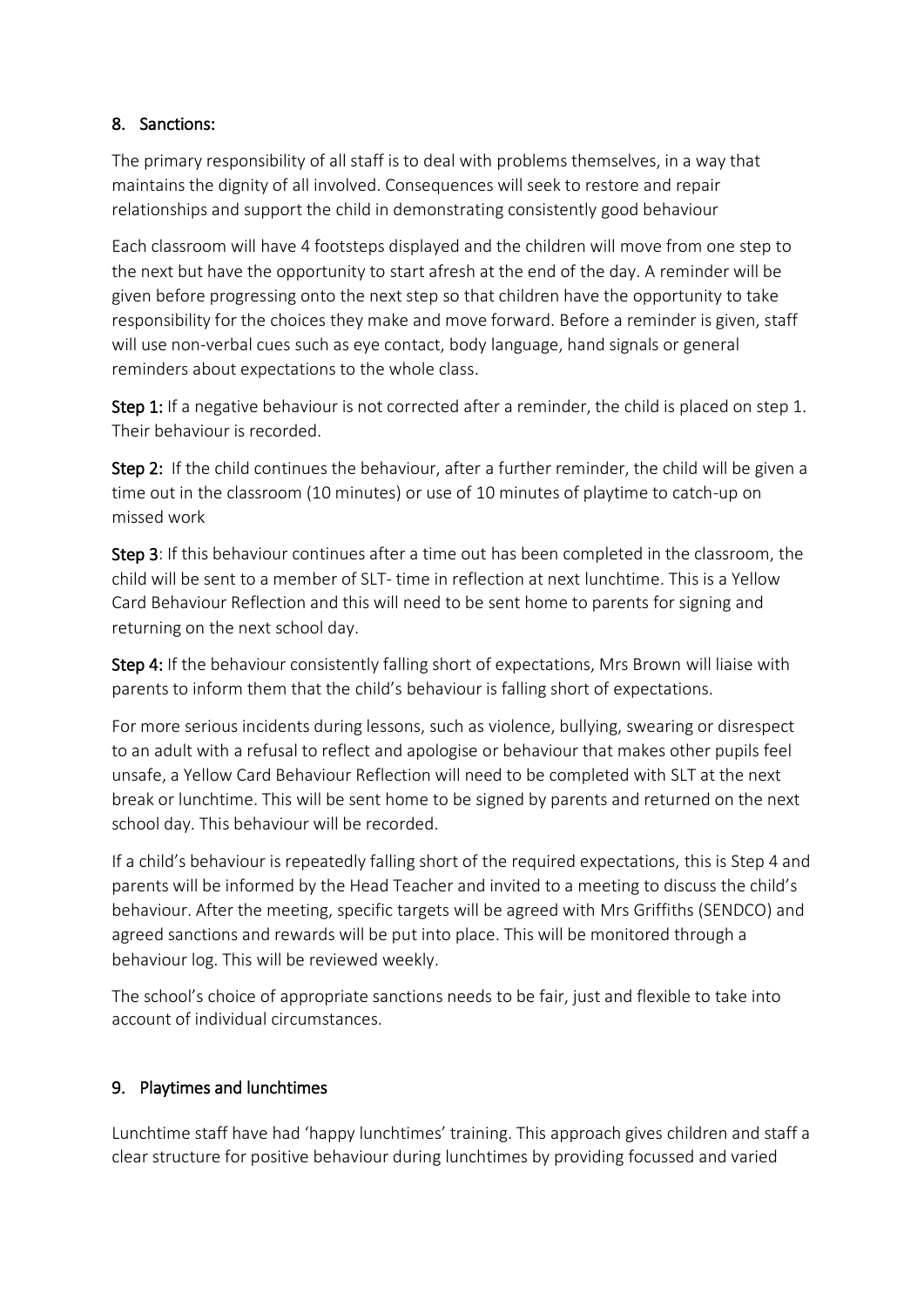play opportunities and meaningful social interactions. It promotes a positive attitude towards lunchtime staff and peers and has specific rewards and consequences for lunchtimes.

#### Rewards

- 1. Coloured balls are given by the lunchtime supervisors when they see good behaviour. These go into tubes for children's house colour and are counted and celebrated weekly.
- 2. Certificates are given out in assembly weekly for children chosen by lunchtime supervisors who have shown good behaviour throughout the week.
- 3. Top table Every half term, children who have consistently displayed the school's values during lunchtime will be chosen to sit at the 'top table' and have a special lunch with a member of the lunchtime team.

# Consequences

- 1. A reminder will be given to any child who is causing minor problems on the playground.
- 2. If the incident is considered to need a moment of reflection, lunchtime staff will give the child two minutes to reflect on their behaviour. They will reflect on how to make better choices if the situation arises again. This will link to the school character strengths and Catholic virtues, as detailed in the St Francis way. This can become 5 minutes where the pupil is uncooperative or doesn't accept responsibility. If after 5 minutes, they are unable to reflect appropriately on the incident, they will be sent to SLT.
	- 3. Referred to SLT/Behaviour HLTA/Inclusion HLTA For more serious incidents such as violence, bullying, swearing, disrespect to lunchtime staff (Yellow Card incidents).SLT to collect child and complete a yellow card behaviour reflection sheet with them. This is logged on CPOMS. The child is then returned to lunchtime staff when possible. Yellow Card Behaviour reflections will then be sent home with the child to discuss with their parents. Parents are required to sign the form to show that they have discussed the incident with their child and then this is returned to school on the next school day.
- 10. Bullying is defined as the repetitive harming of one person or group by another person or group, this includes cyber-bullying, prejudice-based and discriminatory bullying. It is deliberately hurtful and repeated, over a period of time. Details of our school's approach to prevention and addressing bullying are set out in our Anti-Bullying Policy.

#### 11. Physical restraint – see Positive Handling Policy

In some circumstances, fully trained staff may use reasonable force to restrain a pupil to prevent them: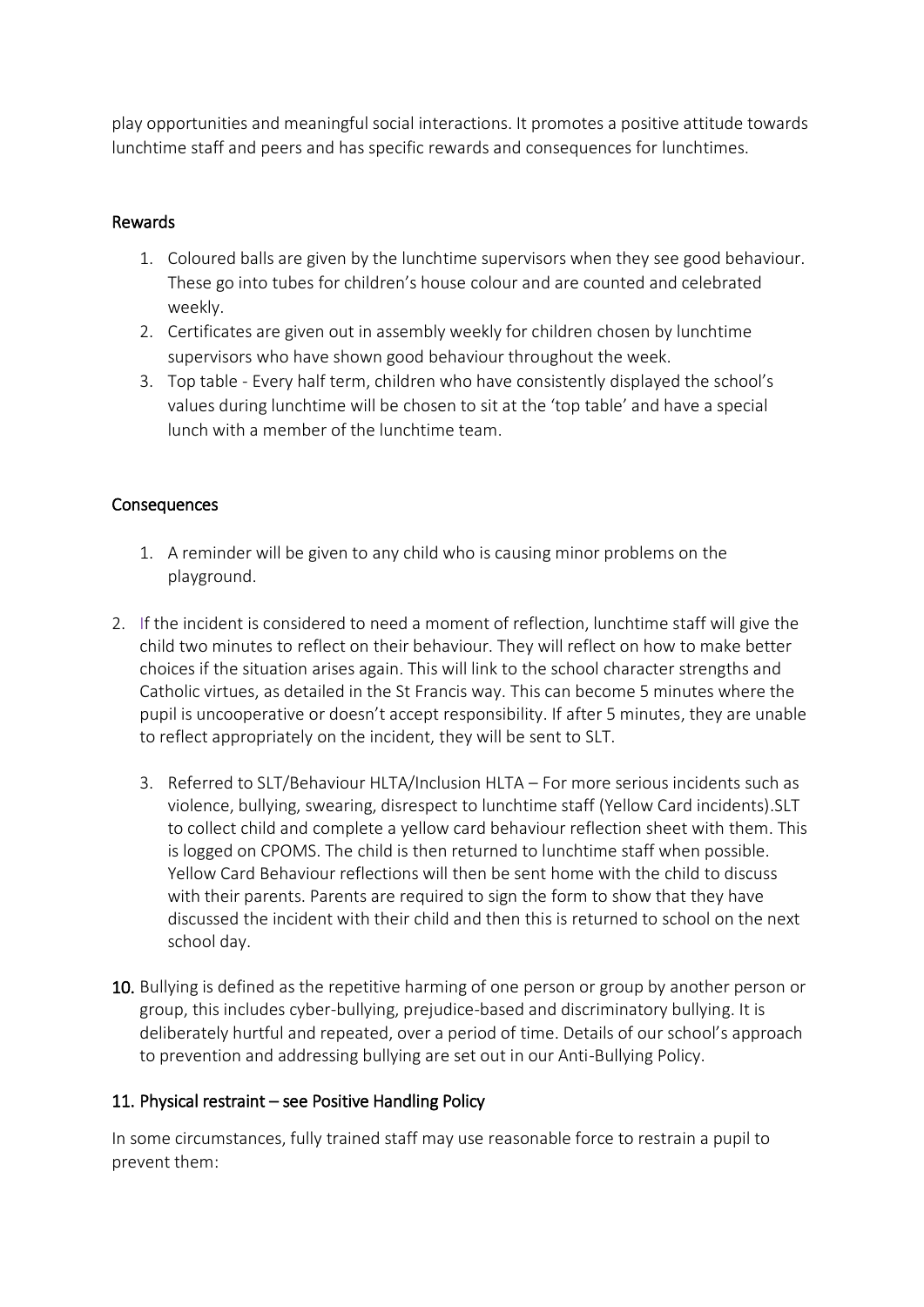- Hurting themselves or others
- Damaging property

Incidents of physical restraint must:

- Always be used as a last resort by staff who have been trained
- Be applied using the minimum amount of force and for the minimum amount of time possible
- Be applied in a way which maintains the safety and dignity of all concerned
- Never be used as a form of punishment
- Be recorded and reported to parents

#### - 12. Monitoring arrangements

The school records children's behaviour in class using the system of Class Dojo. This allows class teachers and the Senior Leadership Team to monitor behaviour in class. During lunchtimes and playtimes, incidents are recorded by members of staff on duty on a lunchtime incident sheet which is then passed to a member of SLT and the class teacher is informed. The SLT record serious behavioural incidents on CPOMS which is an online system. These are reviewed by the Head Teacher and Inclusion HLTA termly.

To be revised September 2022

# Coronavirus Addendum

# 1. Scope

This addendum applies until further notice.

It sets out changes and exceptions to our normal behaviour policy. Pupils, parents and staff should continue to follow our normal behaviour policy with respect to anything not covered in this addendum.

We may need to amend or add to this addendum as circumstances or official guidance changes. We will communicate any changes to staff, parents and pupils.

Expectations for pupils in school

#### 2. New rules

When pupils are in school, we expect them to follow all of the rules set out below to keep themselves and the rest of the school community safe.

Staff will be familiar with these rules and make sure they are followed consistently.

Parents should also read the rules and ensure that their children follow the new procedures that have been put in place. Parents should contact Mrs Hannah Griffiths if they think their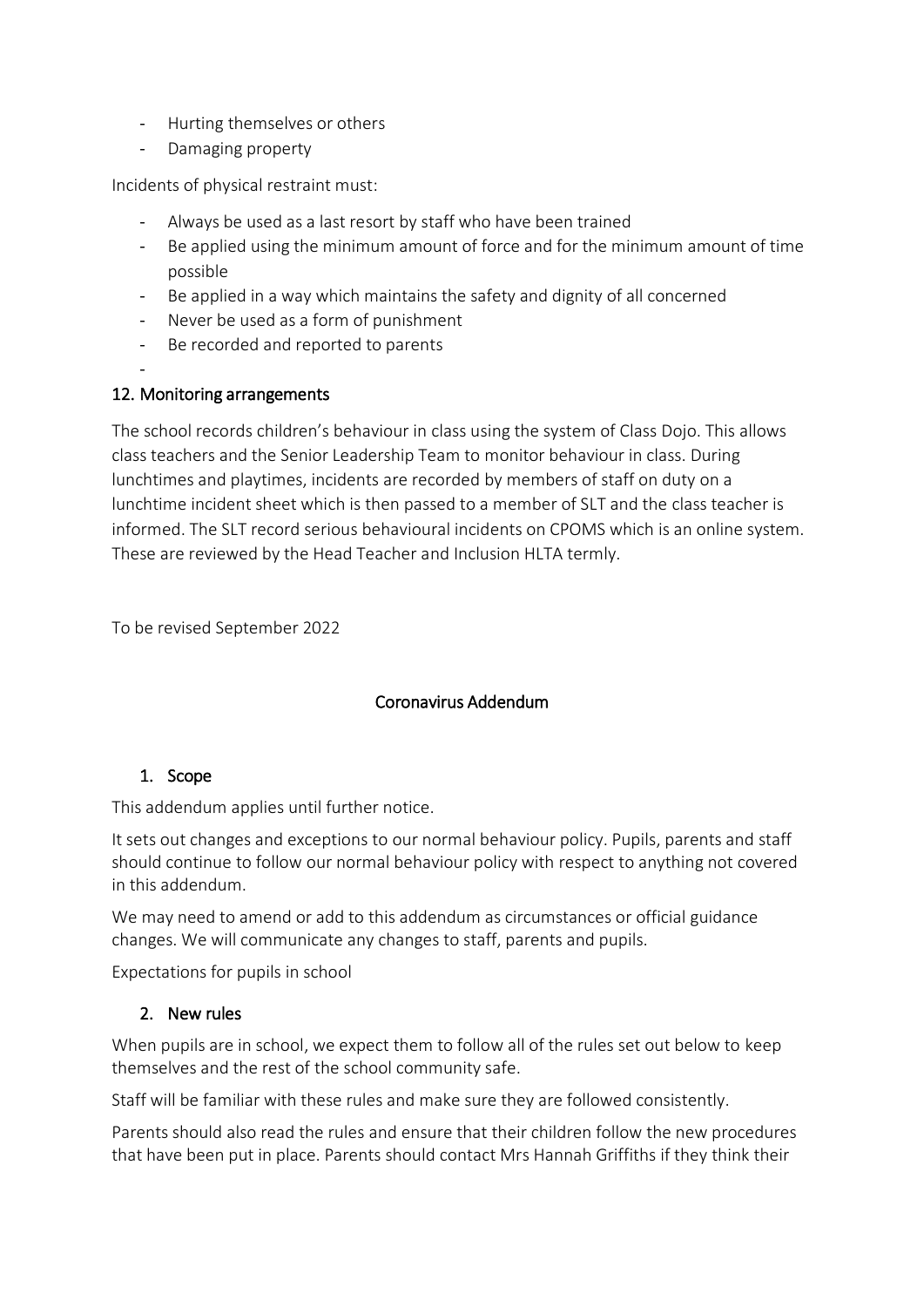child might not be able to comply with some or all of the rules, so we can consider alternative arrangements with them and support them to integrate back into school life.

- Pupils will arrive at school punctually at the nominated time for their year group and will line up on the lines, observing social distancing. Hygiene, such as handwashing and sanitising
- Pupils will ensure that if they cough or sneeze they follow the 'catch it, bin it, kill it' approach and and avoid touching their mouth, nose and eyes with hands
- Pupils will immediately tell an adult if they are experiencing symptoms of coronavirus
- Children will stay in the areas they are directed to play in at break or lunchtimes
- Children will not purposely cough or spit at or towards any other person

# 2.2 Rewards and sanctions for following rules

To help encourage pupils to follow the above rules, we will:

Give children Dojo points/stickers/praise

If children purposefully break the new rules then after an initial warning and reminder of expectations, if the behaviour continues pupils will be given time out of the classroom/activity and parents will be informed. If behaviour persists after a time out and communication with parents, pupils may receive an internal-exclusion for half a school day.

# 2.3 Changed rules

Until further notice, we will alter the following school rules:

- Attendance- the [latest government guidance](https://www.gov.uk/government/publications/actions-for-schools-during-the-coronavirus-outbreak/guidance-for-full-opening-schools) says attendance will be mandatory from September. We will be following our attendance policy and guidance as normal
- Uniform- We will be expecting all children to attend school in full school uniform from September 2021. Children will be permitted to come into school in their PE kits on allocated days for the first half term. Please see the uniform section on our school website for full information about uniform

#### 3. Expectations for pupils at home

#### 3.1 Remote learning rules

If pupils are not in school, we expect them to follow all of the rules set out below.

Parents should also read the rules and ensure their children follow them. Parents should contact Mrs Orridge- Assistant Head Teacher- Teaching and Learning, if they think their child might not be able to comply with some or all of the rules, so we can consider alternative arrangements with them and support them with their learning.